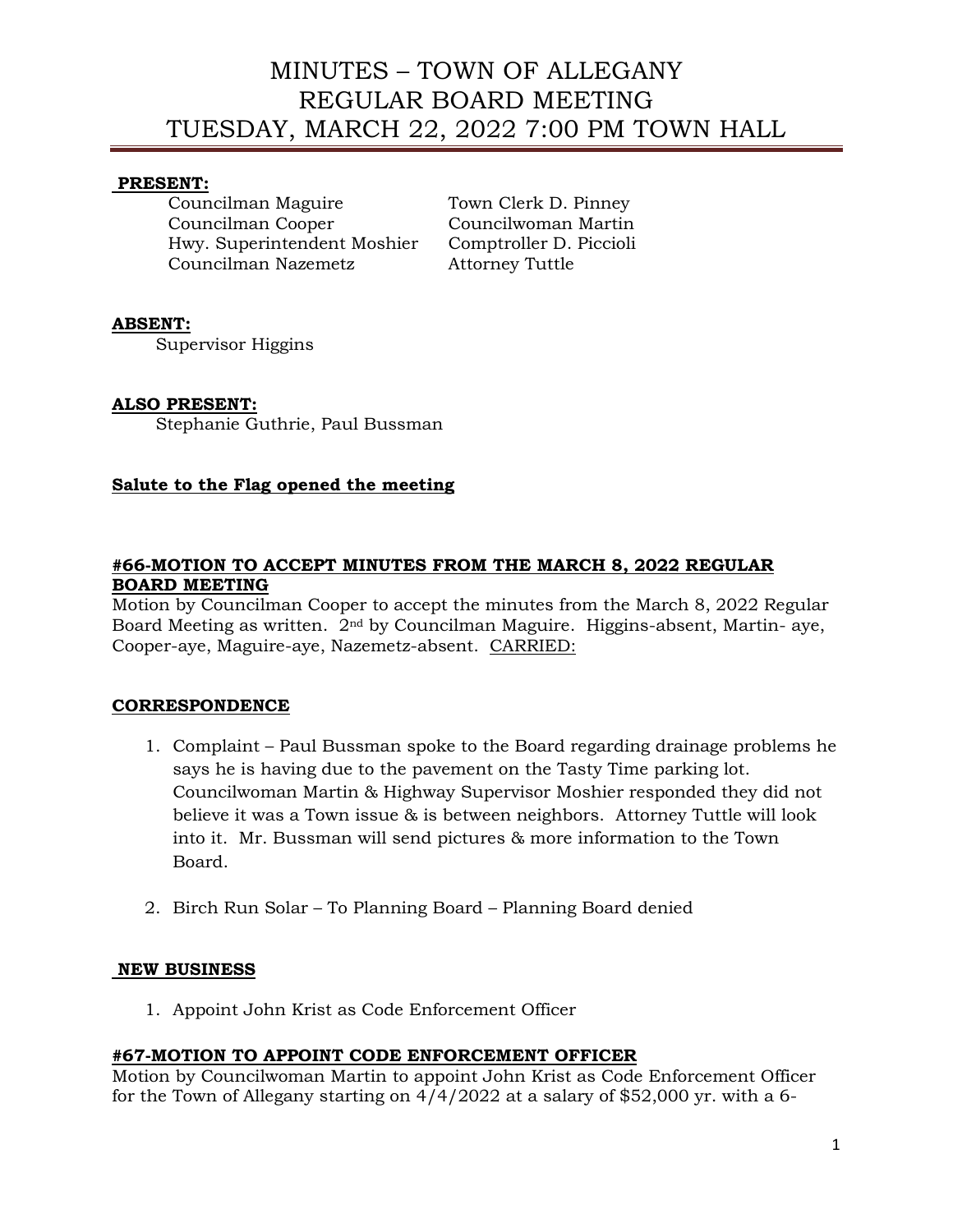# MINUTES – TOWN OF ALLEGANY REGULAR BOARD MEETING TUESDAY, MARCH 22, 2022 7:00 PM TOWN HALL

month probationary period. 2nd by Councilman Nazemetz. Higgins-absent, Martinaye, Cooper-aye, Maguire-aye, Nazemetz-aye. CARRIED:

2. March 29th Joint meeting with Planning Board

### **#68-MOTION TO HOLD JOINT MEETING WITH PLANNING BOARD**

Motion by Councilman Maguire to hold a joint public meeting with the Planning Board to discuss the Towns Solar Law on Tuesday March 29, 2022 at 6:30pm. 2nd by Councilman Cooper. Higgins-absent, Martin- aye, Cooper-aye, Maguire-aye, Nazemetz-aye. CARRIED:

3. Schedule March 29, 2022 PH for Solar Law Moratorium

### **#69-MOTION TO SET A PUBLIC HEARING FOR SOLAR MORATORIUM**

Motion by Councilman Maguire to set a Public Hearing on March 29, 2022 prior to the joint meeting with the Planning Board at 6:30 pm at the Town Hall meeting room for the purpose of setting a Solar Moratorium in the Town of Allegany to revise the Town's Solar Energy Local Law. 2nd by Councilman Nazemetz. Higgins-absent, Martin- aye, Cooper-aye, Maguire-aye, Nazemetz-aye. CARRIED:

**OLD BUSINESS - none**

**OTHER BUSINESS - none**

#### **COMMITTEE REPORT**

- 1. Union Negotiation Mike & Kathy
	- No comments
- 2. Personnel Alex & Craig
	- No comments
- 3. Highway Mike & Andy
	- No comments
- 4. Recreation Alex & Andy
	- No comments
- 5. Building/Grounds & Safety Kathy & Mike
	- No comments